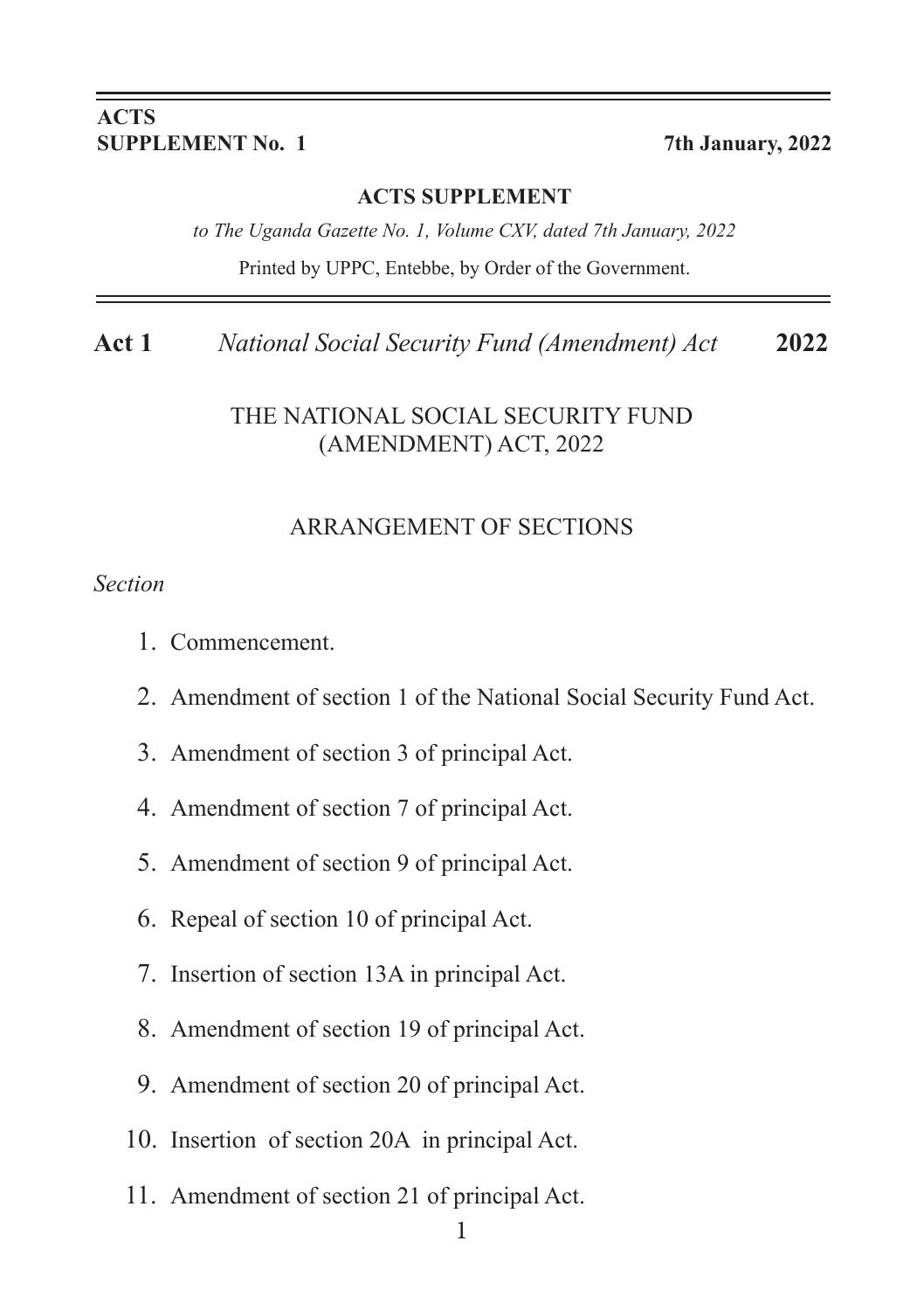*Section*

| 12. Amendment of section 23 of principal Act. |  |
|-----------------------------------------------|--|
|-----------------------------------------------|--|

- 13. Substitution of section 30 of principal Act.
- 14. Amendment of section 31 of principal Act.
- 15. Amendment of section 34 of principal Act.
- 16. Amendment of section 35 of principal Act.
- 17. Amendment of section 36 of principal Act.
- 18. Amendment of section 39 of principal Act.
- 19. Substution of section 40 of principal Act.
- 20. Amendment of section 41 of principal Act.
- 21. Amendment of section 43 of principal Act.
- 22. Amendment of section 44 of principal Act.
- 23. Amendment of section 45 of principal Act.
- 24. Insertion of section 54 in principal Act.
- 25. Insertion of Third Schedule in principal Act.

#### **SCHEDULE**

THIRD SCHEDULE CURRENCY POINT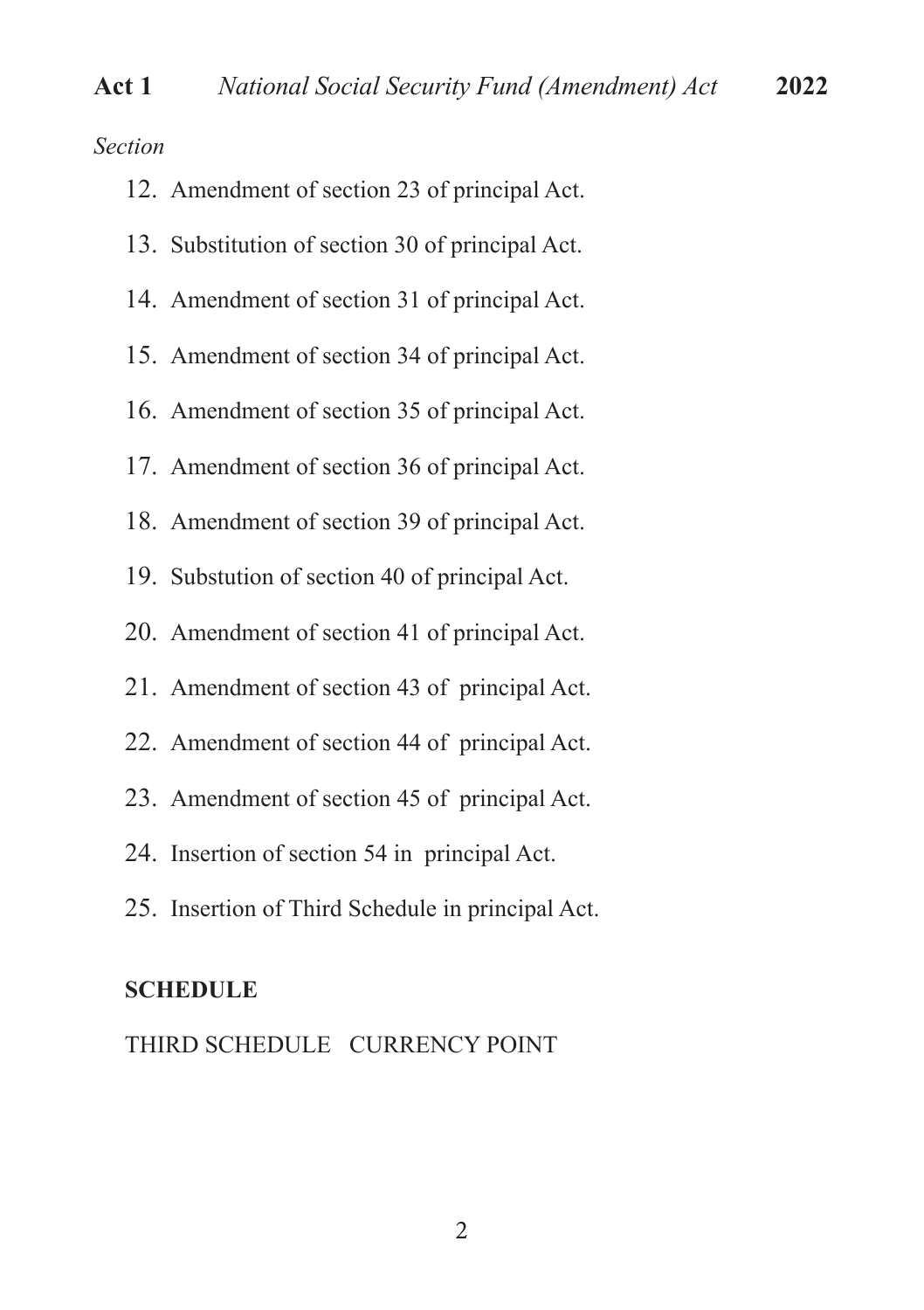#### **THE NATIONAL SOCIAL SECURITY FUND (AMENDMENT) ACT, 2021**

**An Act to amend the National Social Security Fund Act, Cap. 222; to establish a stakeholder board; to provide for mandatory contributions by all workers, regardless of the size of the enterprise or number of employees; to provide for voluntary contributions to the fund; to provide for midterm access to member's contributions; to provide for a fve year term of offce for the managing director and deputy managing director; to empower the Board to use in-house expertise and fund managers in the investments of scheme funds; to empower the board to introduce new benefts in consultation with the Minister; and for related matters.**

DATE OF ASSENT: 2nd January, 2022

*Date of Commencement:* See section 1

BE IT ENACTED by Parliament as follows:

#### **"1. Commencement.**

(1) Subject to subsection (2), this Act shall come into force upon publication in the Gazette.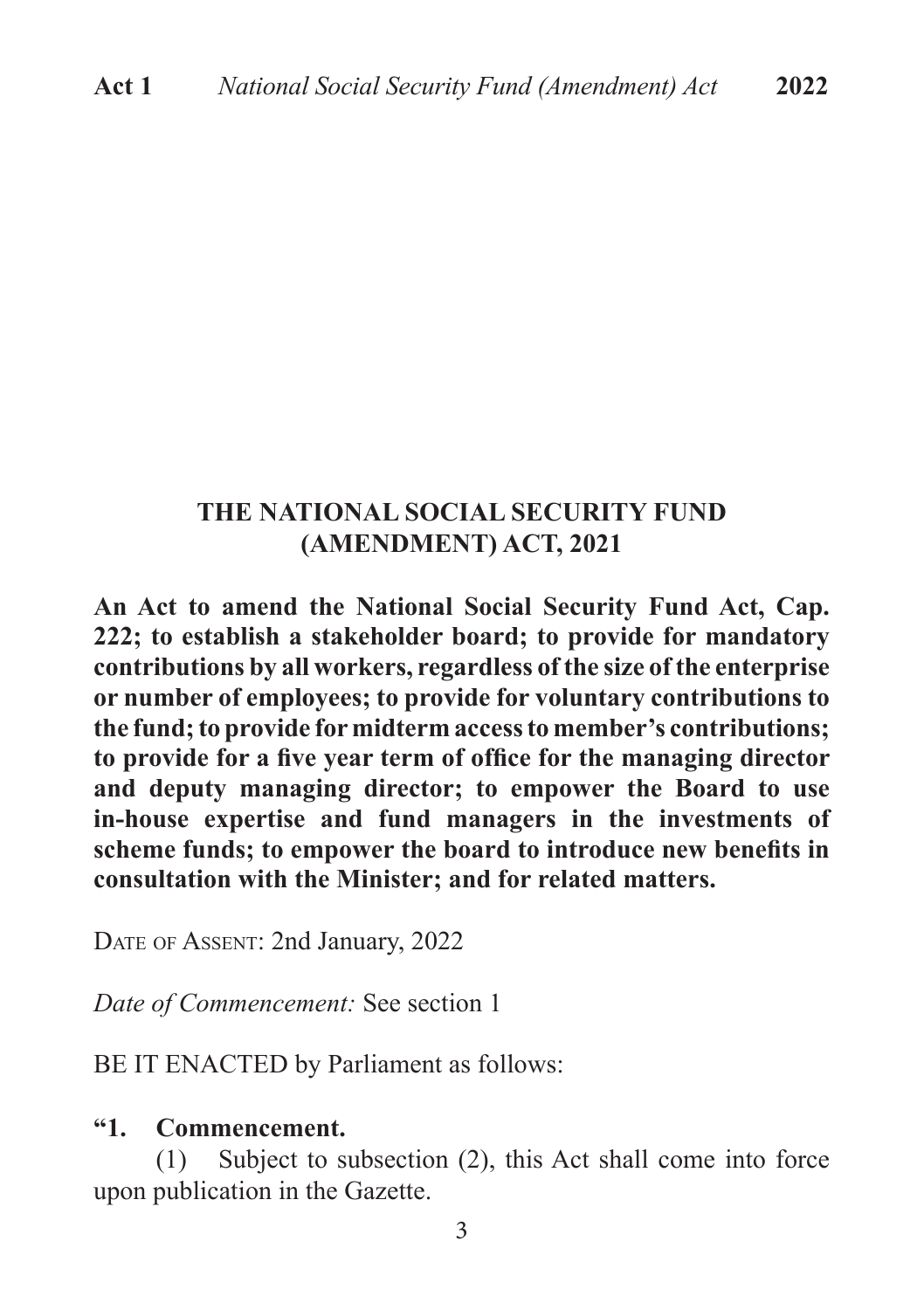(2) The Minister shall, in consultation with the board, by statutory instrument, commence section 20A (1) and (2) within sixty days from the date of publication of this Act in the Gazette."

# **2. Amendment of section 1 of the National Social Security Fund Act.**

The National Social Security Fund Act, in this Act referred to as the principal Act is amended in section 1—

- (a) by substituting for paragraph (f), the following—
	- "(f) "contributing employer" means an employer registered under section 7;";
- (b) by substituting for paragraph  $(g)$ , the following—
	- "(g) "contribution" includes standard contribution, voluntary contribution and special contribution;";
- (c) by inserting immediately after paragraph (g) the following—
	- "(ga) "corruption" has the meaning assigned to it in the Anti-corruption Act, 2009;";
	- "(gb) "currency point" has the value assigned to it in the Third Schedule to this Act;";
- (d) by substituting for paragraph  $(k)$ , the following—
	- "(k) "employer" includes—
		- (i) the Government;
		- (ii) a company registered or incorporated under the Companies Act, 2012;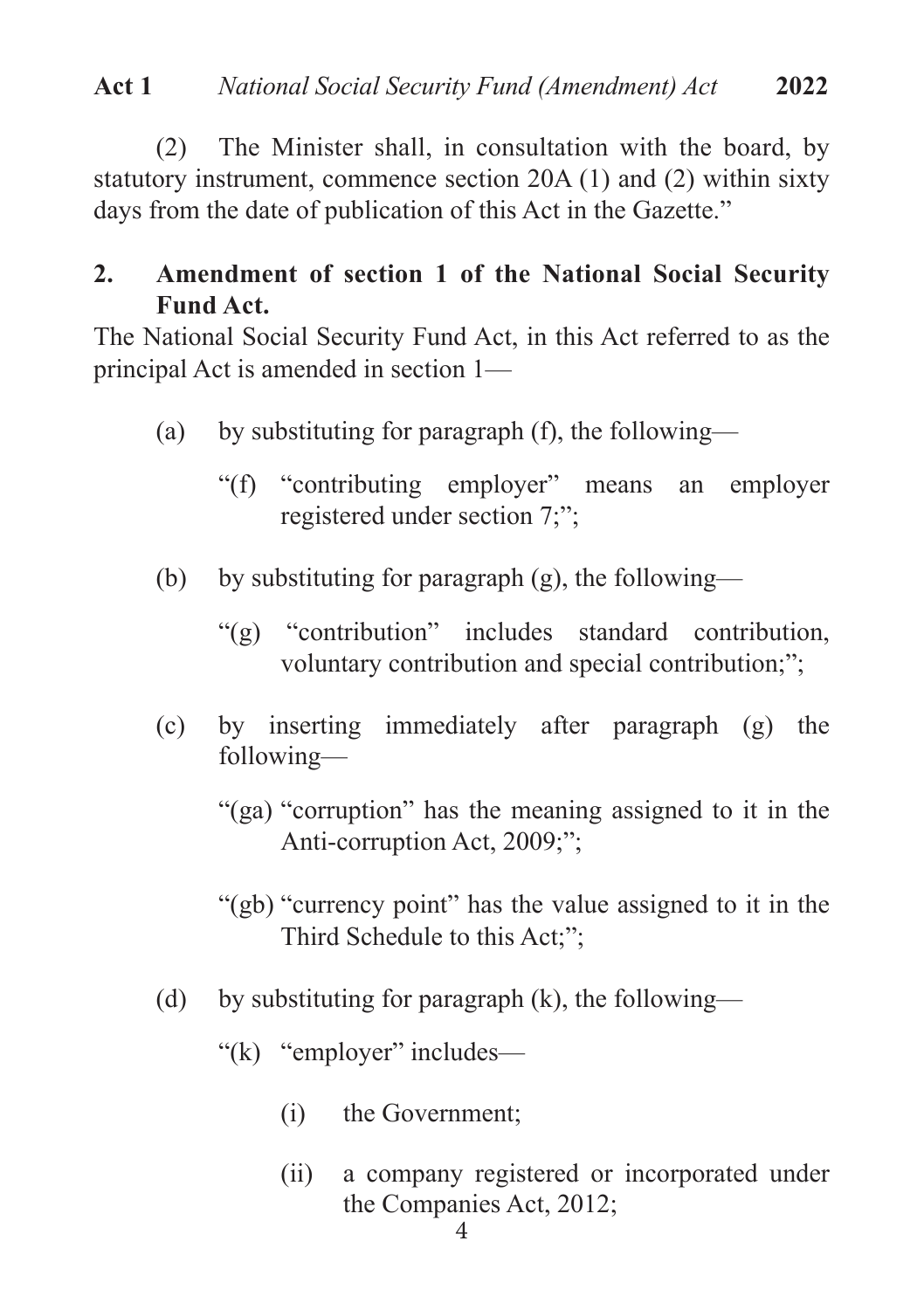- (iii) a partnership registered under the Partnership Act, 2010;
- (iv) a trustee incorporated under the Trustees Incorporation Act, Cap. 165;
- (v) a business registered under any other law for the time being in force governing the establishment of business entities;
- (vi) the governing body of an unincorporated association; and
- (vii) a manager or a subcontractor who provides employees for the principal contractor; but where a person enters into a contract by which some other person is to provide employees for any lawful purpose of the manager and it is not clear from the contract which of the two persons is the employer, the manager shall be deemed, for the purposes of this Act, to be the employer;"; and
- (e) by inserting immediately after paragraph (v) the following—
	- "(va) "person with disability" has the meaning assigned to it in the Persons with Disabilities Act, 2020;"

# **3. Amendment of section 3 of principal Act.**

The principal Act is amended by substituting for section 3 the following—

# **"3. Board of directors.**

(1) The fund shall be governed by a stakeholder board of directors appointed by the Minister and consisting of—

(a) a chairperson;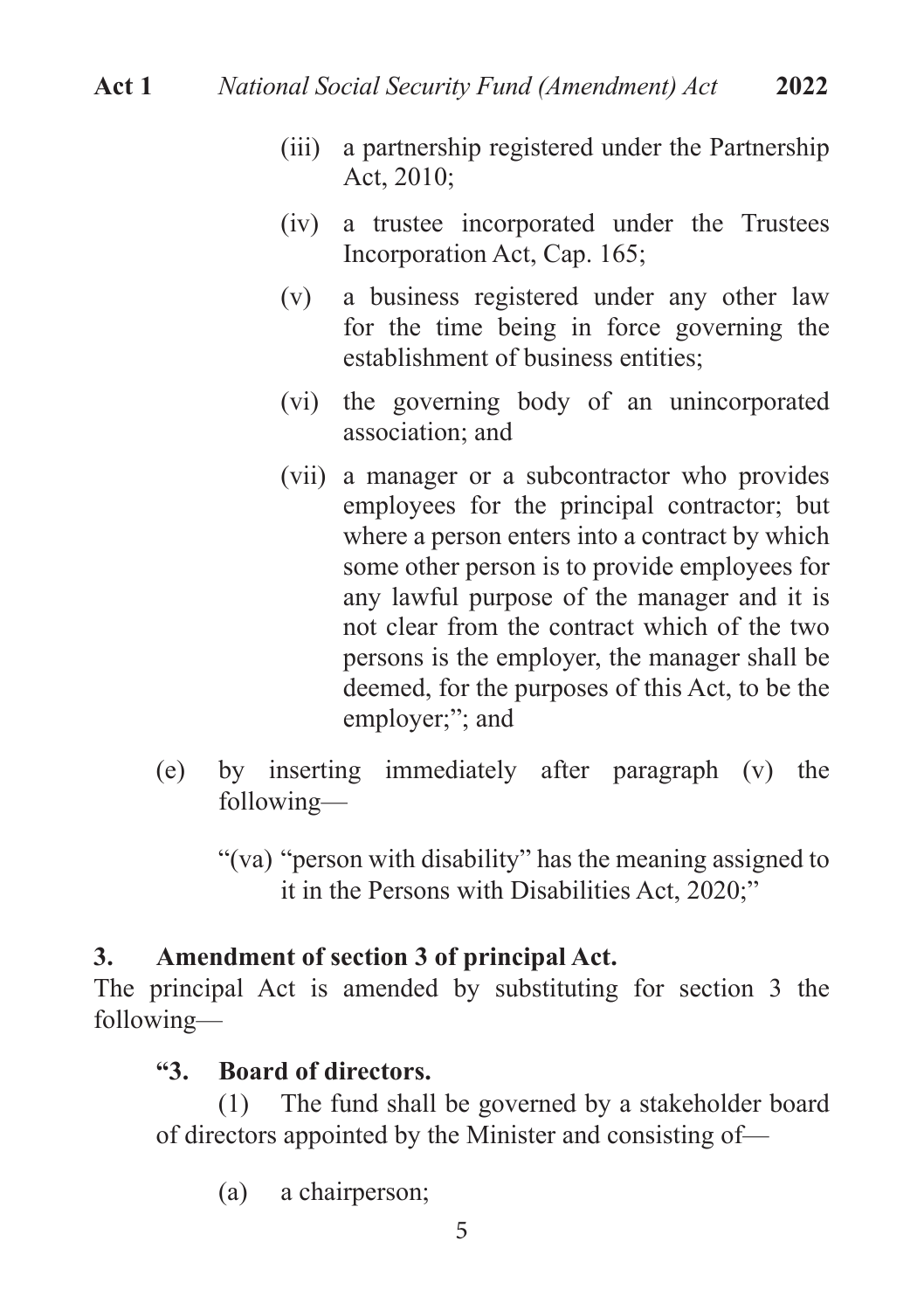- (b) the permanent secretary of the ministry responsible for labour;
- (c) the permanent secretary of the ministry responsible for fnance;
- (d) four representatives of employees nominated by the Federations of Labour Unions;
- (e) two representatives of employers nominated by the Federation of Uganda Employers; and
- (f) the managing director who shall be an ex-officio member without the right to vote.

(2) A member of the board, except those stated under subsection  $(1)$  (b),  $(c)$  and  $(f)$  shall hold office for a term of three years and may be reappointed for one more term only.

(3) A member of the board may be removed from office by the Minister for—

- $(a)$  abuse of office;
- (b) corruption;
- (c) incompetence;
- (d) physical or mental incapacity that renders the member incapable of performing the functions of his or her office:
- (e) misbehaviour or misconduct;
- (f) being adjudged bankrupt by a court of law;
- (g) conviction for an offence involving dishonesty, fraud or moral turpitude; or
- (h) failure to declare any confict of interest in the execution of a member's mandate as a member of the board.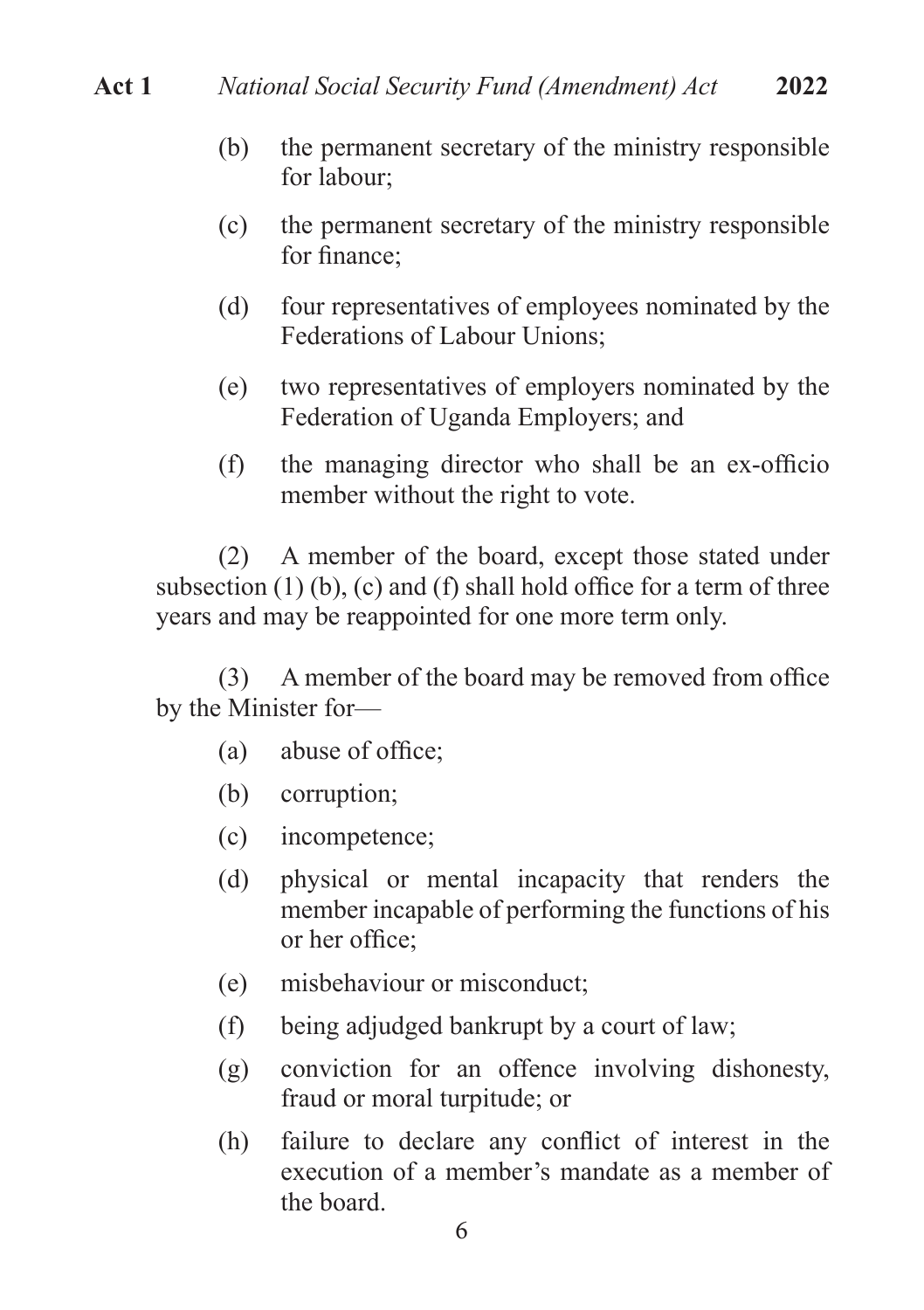**Act 1** *National Social Security Fund (Amendment) Act* **2022**

(4) A member of the board may resign from the board by giving notice of not less than one month in writing addressed to the Minister.

 $(5)$  A member of the board shall hold office on terms and conditions specifed in his or her instrument of appointment.

- (6) The Minister shall ensure that—
- (a) a member of the board is a person of high moral character and proven integrity;
- (b) there is consideration of persons with disabilities, balance of gender, skills and experience among the members of the board; and
- (c) the members of the board provided for under subsection (1) (e), are contributing employers under section 7"

#### **4. Amendment of section 7 of principal Act.**

The principal Act is amended in section 7—

(a) by substituting for subsection (1), the following—

"(1) Every eligible employee shall register as a member of the fund and shall make regular contributions to the fund in accordance with this Act and regulations made under this Act.";

(b) by substituting for subsection (2), the following—

"(2) Every employer, irrespective of the number of employees, shall register with the fund as a contributing employer and shall make regular contributions for his or her employees in accordance with this Act and regulations made under this Act.";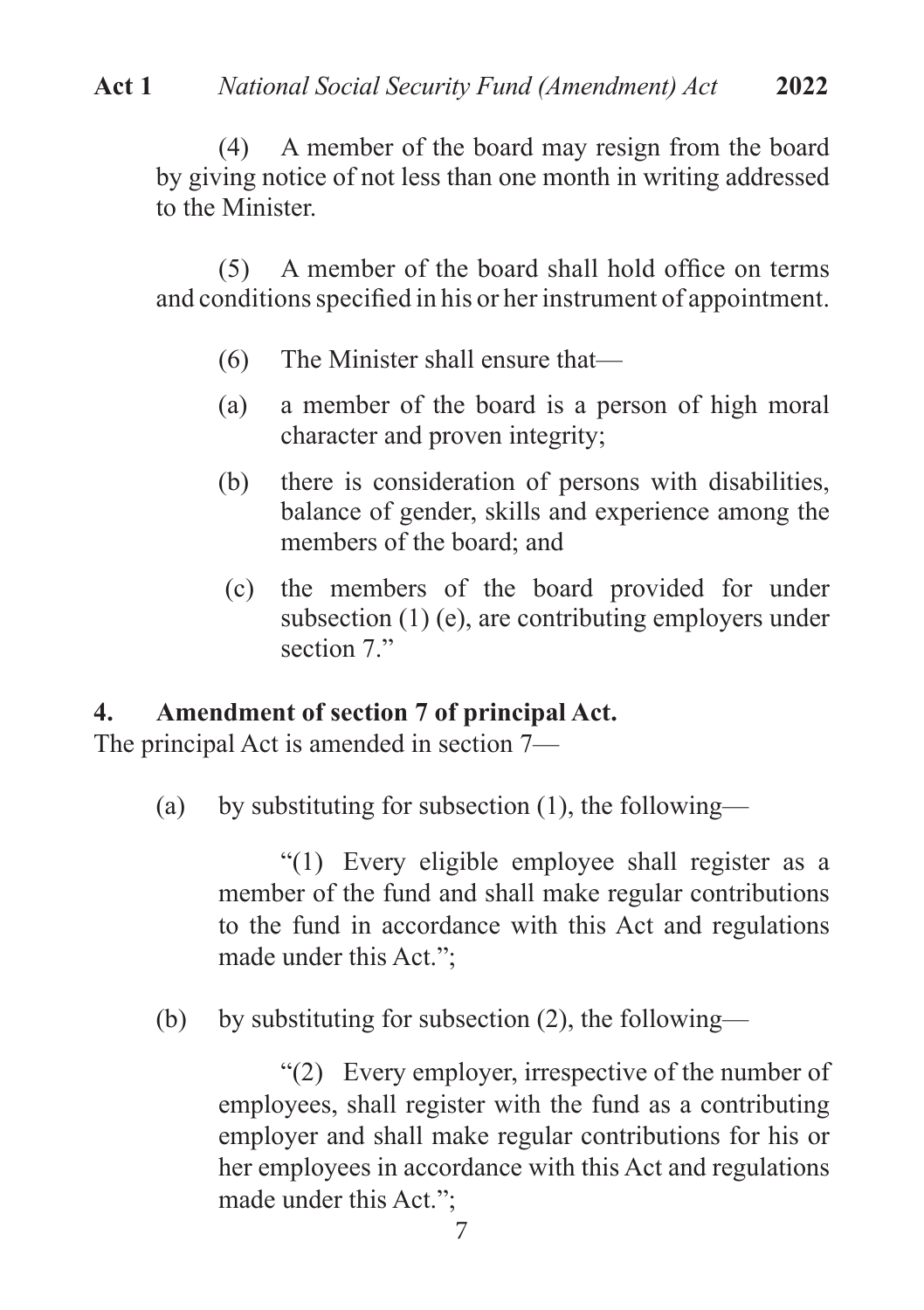- (c) by repealing subsection (3);
- (d) in subsection (5), by repealing the words "of a class or description specifed in an order made under subsection  $(1)$ "; and
- (e) in subsection (7), by repealing the words "of a class or description specifed in an order made under subsection  $(1)$ ".

#### **5. Amendment of section 9 of principal Act.**

Section 9 of the principal Act is amended by repealing paragraph (b).

## **6. Repeal of section 10 of principal Act.**

Section 10 of the principal Act is repealed.

#### **7. Insertion of section 13A in principal Act.**

The principal Act is amended by inserting immediately after section 13 the following new section—

## **"13A. Voluntary contributions.**

(1) A member may make voluntary contributions to the fund over and above his or her standard contributions.

(2) A member who wishes to make a voluntary contribution under subsection (1) may authorise his or her employer in writing to deduct an agreed rate from the employee's wage payment and remit the voluntary contribution to the fund.

(3) An employer authorised by an employee under subsection (2), shall, for every month during which he or she pays wages for the member, pay to the fund, within ffteen days next following the last day of the month for which the relevant wages are paid, the voluntary contribution of the sum agreed.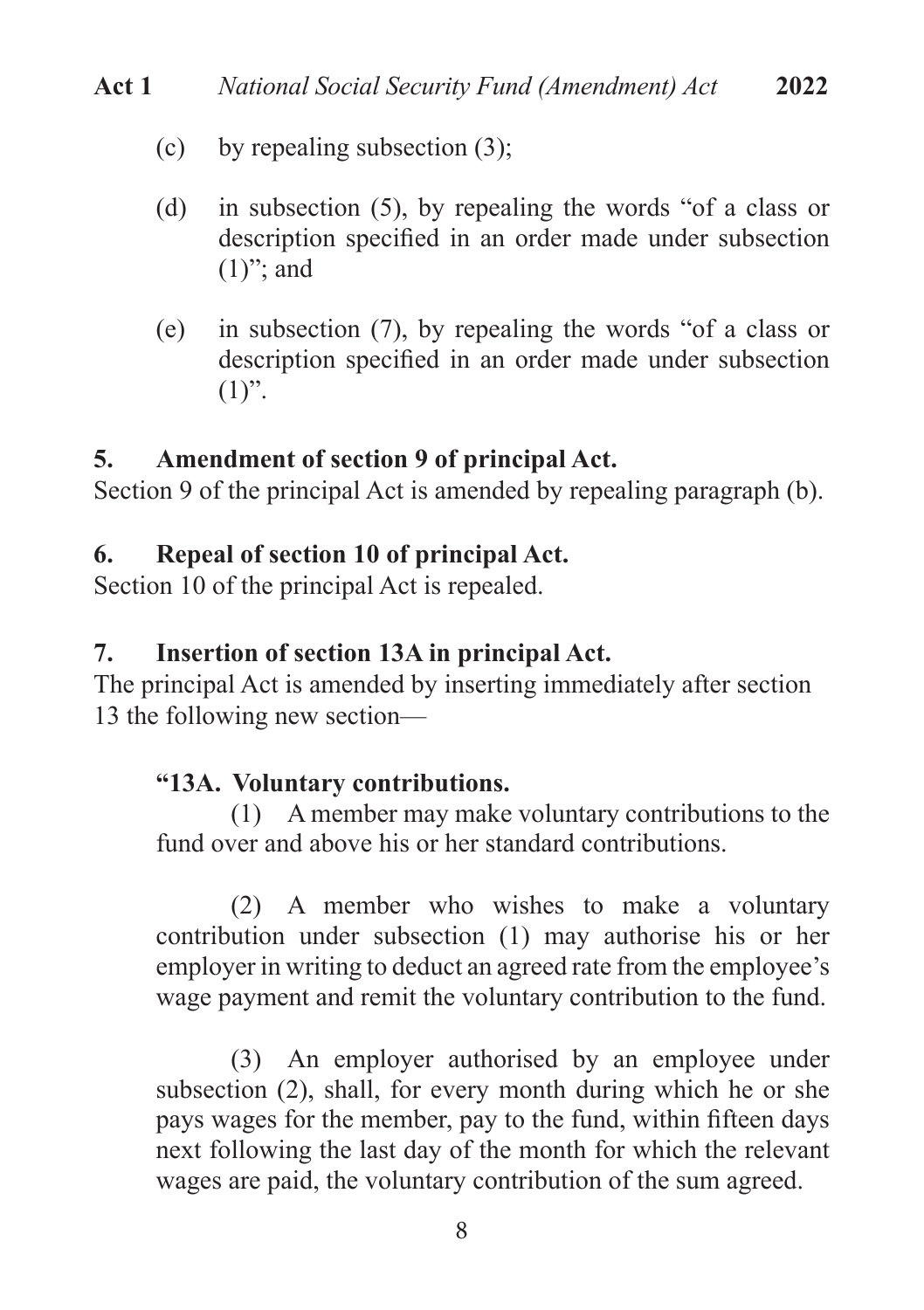(4) A person who is self-employed may apply for membership of the fund and shall make voluntary contributions to the fund.

(5) Notwithstanding subsections (1) and (4), any other person may apply for membership and make voluntary contribution to the fund.

(6) An employer who deducts a voluntary contribution under subsection (2) and fails to remit the contribution to the fund commits an offence and is liable, on conviction to—

- (a) remit to the fund any outstanding contribution due to the employee; and
- (b) pay a fne of twenty percent of the amount deducted but not remitted to the fund.

(7) The Minister shall, in consultation with the board, by regulations, prescribe the procedure for making voluntary contributions and benefts."

# **8. Amendment of section 19 of principal Act.**

Section 19 of the principal Act is amended by inserting immediately after subsection (1), the following new subsection—

"(1a) The board may, in consultation with the Minister, by statutory instrument, prescribe additional benefts."

# **9. Amendment of section 20 of principal Act.**

Section 20 of the principal Act is amended by repealing subsection (3).

# **10. Insertion of section 20A in principal Act.**

The principal Act is amended by inserting the following section immediately after section 20—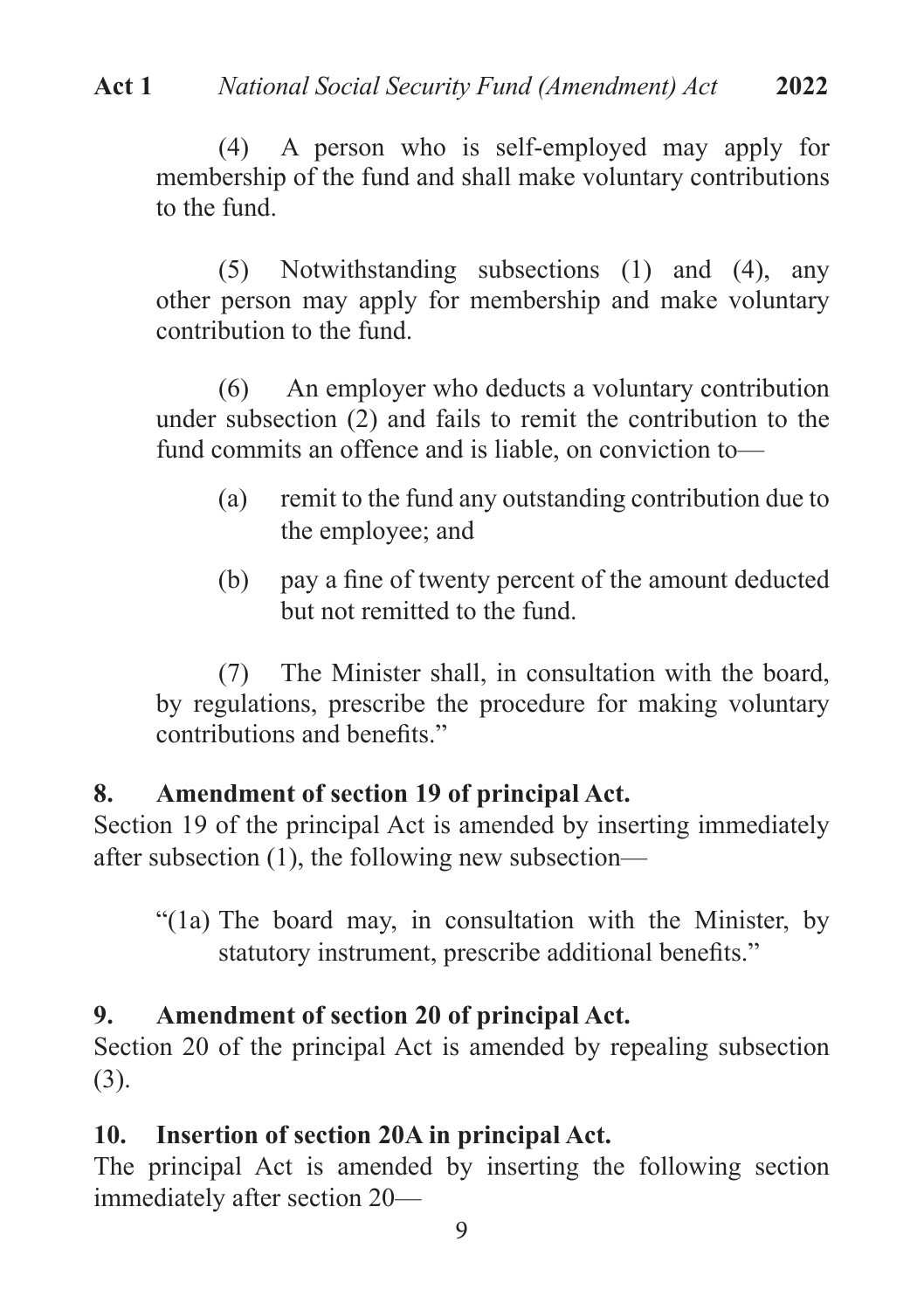#### "**20A. Midterm access to benefts.**

(1) A member who has made contributions to the fund shall be allowed midterm access to his or her benefts accrued from the contributions.

(2) A member who is forty-fve years of age and above and who has made contributions to the fund under section 7 for at least ten years, is eligible to midterm access to his or her benefts, of a sum not exceeding 20 per cent of his or her accrued benefts.

- (3) A member who—
- (a) is a person with disability;
- (b) is forty years of age and above; and
- (c) has made contributions to the fund under section 7 for at least ten years,

is eligible to midterm access, of a sum of 50 percent of his or her accrued benefts.

(4) The Minister shall, in consultation with the board, prescribe by statutory instrument the terms and conditions and procedure for accessing the accrued benefts under this section.

(5) The statutory instrument under subsection (4) shall be laid before Parliament for information."

#### **11. Amendment of section 21 of principal Act.**

Section 21 of the principal Act is amended by substituting for subsection (2), the following—

"(2) Subject to section 19, a person who ceases to be a member of the fund by virtue of being employed in excepted employment shall, if contributions under this Act have been paid into the fund in respect of that member, be entitled to the full balance of his or her account in the fund."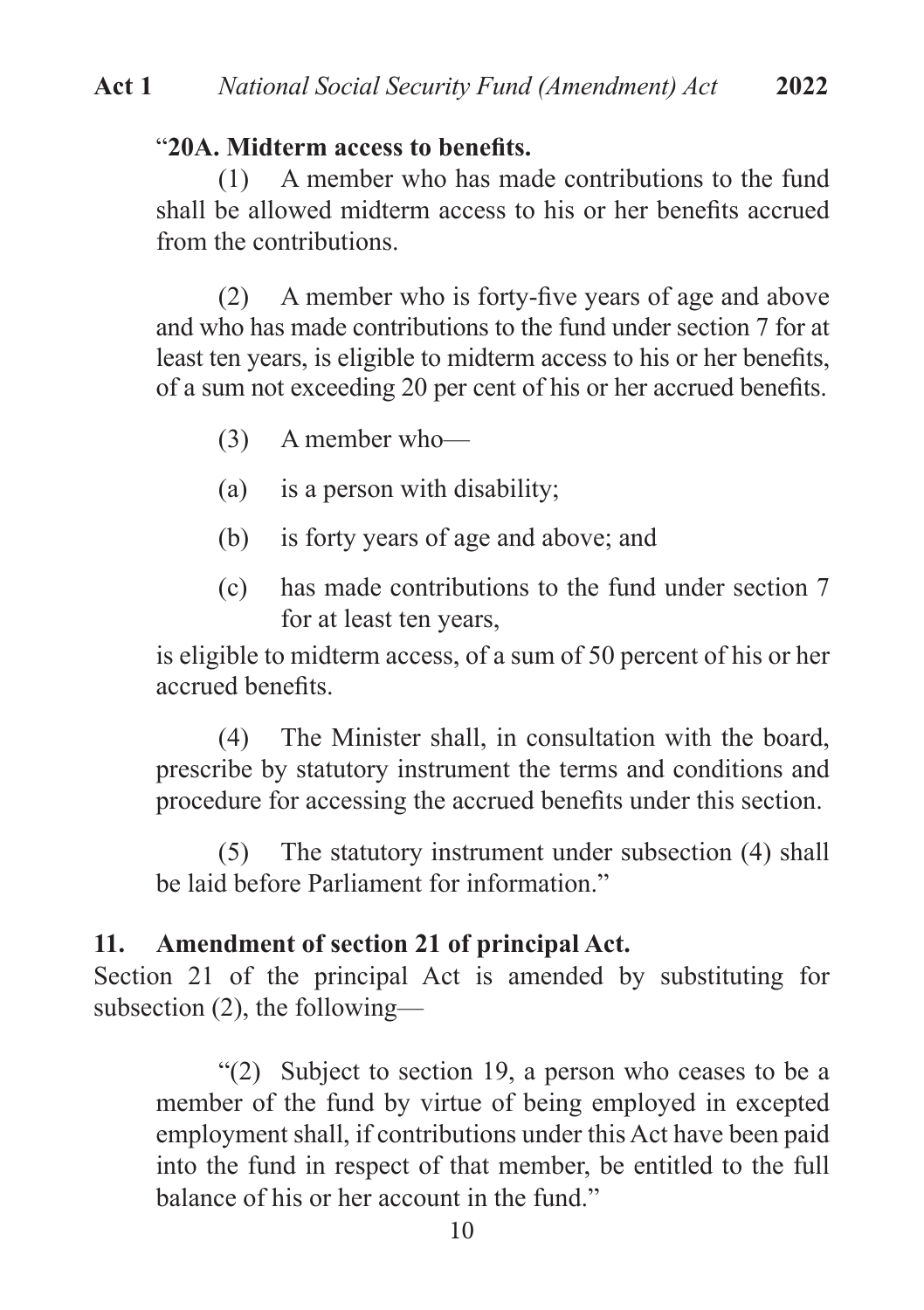#### **12. Amendment of section 23 of principal Act.**

Section 23 of the principal Act is amended by substituting for subsection (1), the following—

"(1) Subject to section 19, a member of the fund who emigrates permanently from Uganda to a country with which no reciprocal arrangement under this Act has been made, where contributions under this Act have been paid in respect of that member to the fund, the member shall be entitled to the full balance of his or her account in the fund."

## **13. Substitution of section 30 of principal Act.**

The principal Act is amended by substituting for section 30 the following—

#### **"30. Investment.**

(1) All monies in the fund, including the reserve account, which are not for the time being required to be applied for the purpose of the fund shall be invested in such investment as may be determined by the board in consultation with the Minister responsible for fnance.

(2) Notwithstanding the provisions of any other law, the board may use in-house expertise or fund managers in the investment under subsection (1)."

## **14. Amendment of section 31 of principal Act.**

Section 31 of the principal Act is amended by substituting for the word "Minister" the words "Minister responsible for fnance".

## **15. Amendment of section 34 of principal Act.**

Section 34 of the principal Act is amended—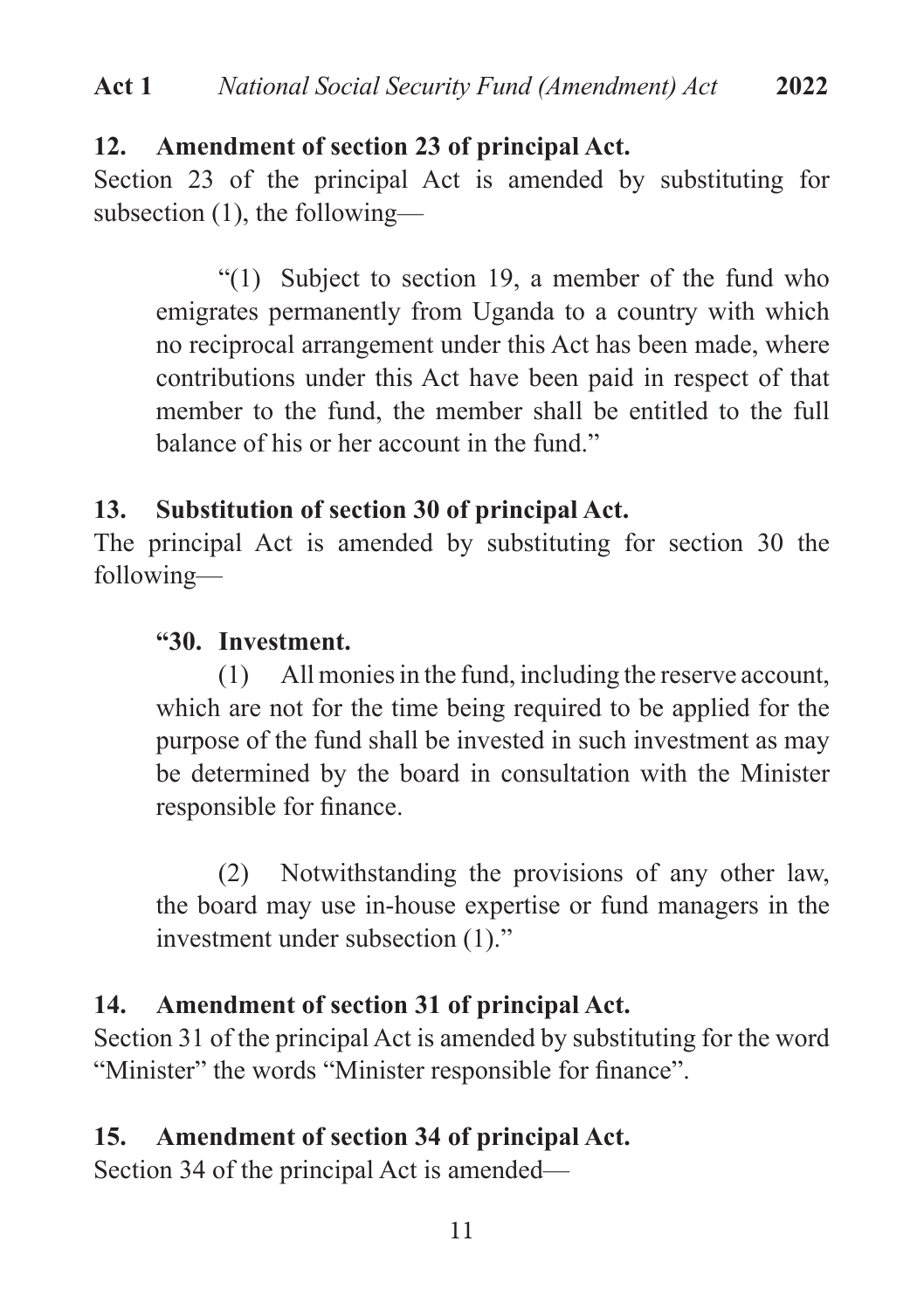## **Act 1** *National Social Security Fund (Amendment) Act* **2022**

(a) by substituting for subsection  $(2)$ , the following—

"(2) A member's account in the fund shall be closed and his or her membership shall cease on the happening of any of the following events—

- (a) when an emigration grant is paid;
- (b) when a member voluntarily opts out of the fund upon receipt of the member's total age beneft under section 20 of this Act; or
- (c) when a member dies and his or her survivor's benefts are paid out in accordance with section 24 of this Act.";
- (b) by substituting for subsection  $(3)$ , the following—

"(3) If on the closing of a member's account under subsection (2), any sum of money is standing to the credit of his or her account in the fund and is unclaimed in a subsequent period of seven years, that money shall vest in the Minister responsible for fnance, who shall pay it into the reserve account.";

(c) by inserting immediately after subsection (3), the following—

"(3a) The board shall, every year, publish the names and details of all dormant members' accounts in the fund, in a newspaper of wide circulation within Uganda."

#### **16. Amendment of section 35 of principal Act.**

Section 35 of the principal Act is amended in subsections (1), (2) (3), (6) and (7) by substituting for the word "Minister", the words "Minister responsible for fnance".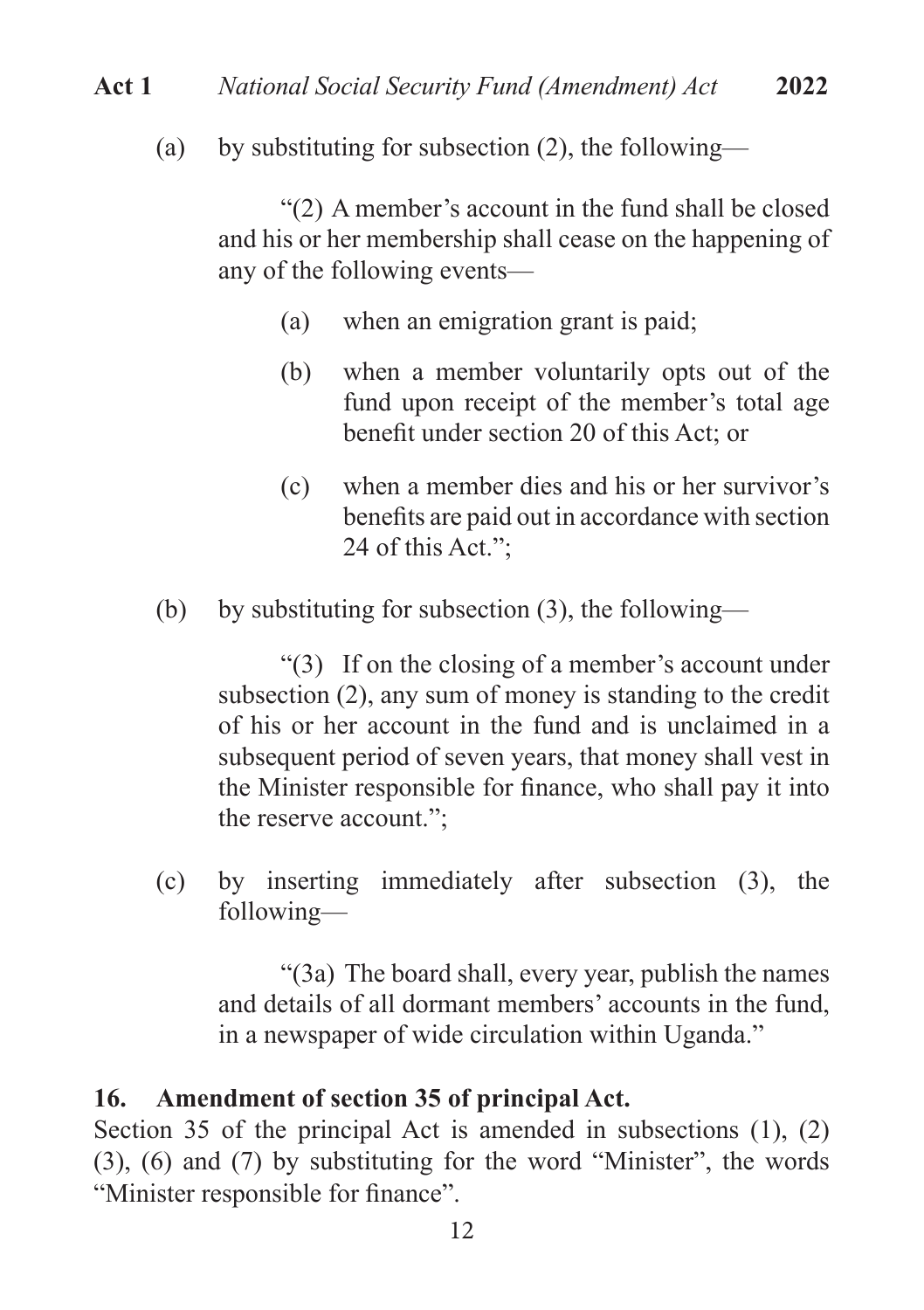## **17. Amendment of section 36 of principal Act.**

Section 36 of the principal Act is amended by substituting for the word "Minister", the words "Minister responsible for fnance".

#### **18. Amendment of section 39 of principal Act.**

Section 39 (1) of the principal Act is amended—

(a) by substituting for subsection (1), the following—

"(1) There shall be a managing director of the fund appointed by the Minister, on the recommendation of the board."; and

(b) by inserting immediately after subsection  $(1)$ , the following subsection—

"(1a) The managing director appointed under subsection (1) shall serve for a period of five years and may be reappointed, subject to satisfactory performance, for one more term only."

## **19. Substitution of section 40 of principal Act.**

The principal Act is amended by substituting for section 40 the following—

#### **"40. Deputy managing director.**

(1) There shall be a deputy managing director of the fund appointed by the Minister on the recommendation of the board.

(2) The deputy managing director appointed under subsection (1) shall serve for a period of five years and may be reappointed, subject to satisfactory performance, for one more term only."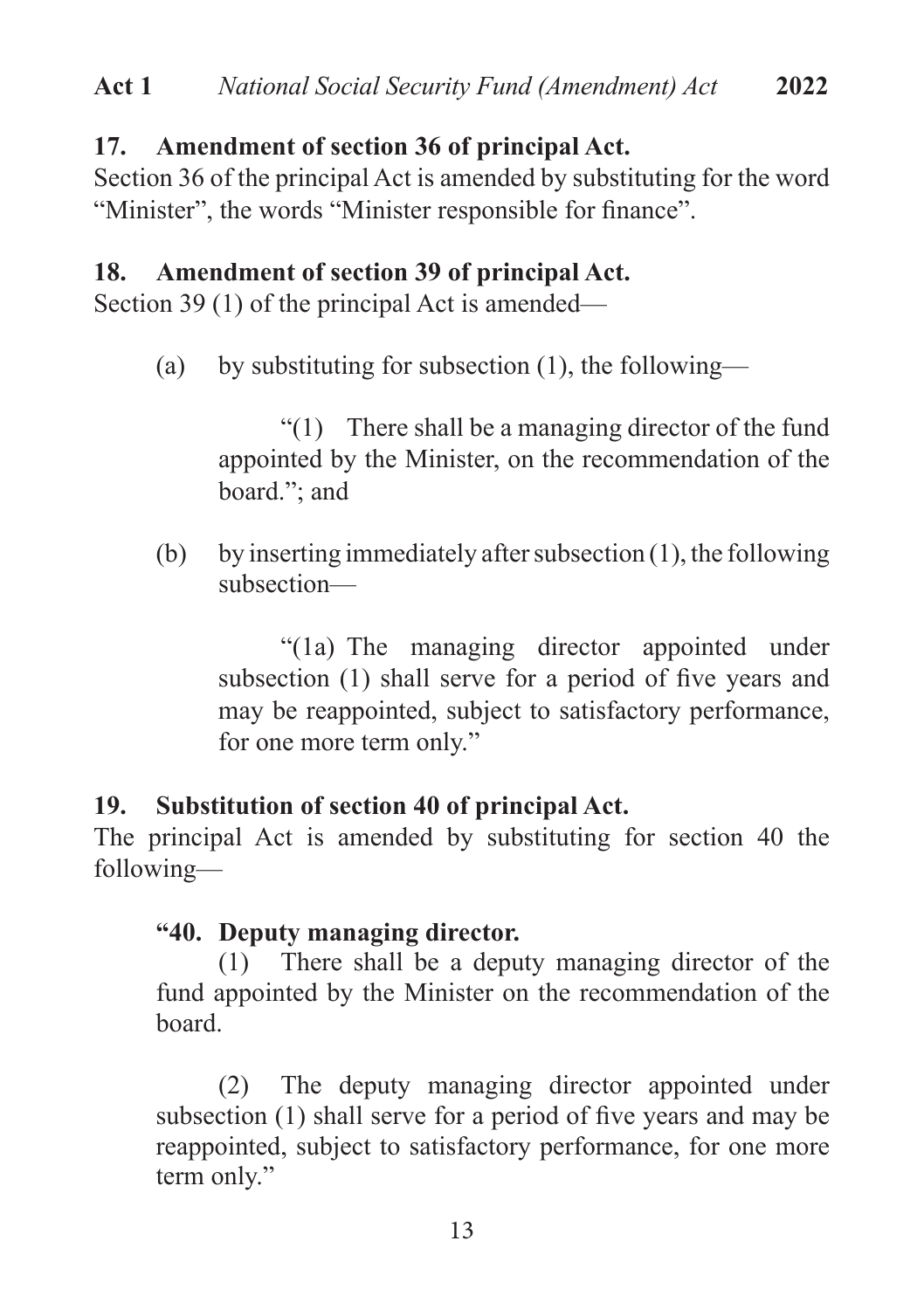# **20. Amendment of section 41 of principal Act.**

Section 41 of the principal Act is amended—

(a) by substituting for subsection  $(1)$ , the following—

"(1) The fund shall have a secretary who shall be appointed by the board, for a term of fve years and may be reappointed subject to satisfactory performance and on such terms and conditions as are specifed in the instrument of appointment.";

(b) in subsection (2), by deleting the words "the Minister and".

# **21. Amendment of section 43 of principal Act.**

Section 43 of the principal Act is amended in subsection (4) by substituting for the words "ten thousand shillings or to a term of imprisonment not exceeding six months or to both such fne and imprisonment", the words "fve hundred currency points or imprisonment not exceeding one year, or both".

# **22. Amendment of section 44 of principal Act.**

Section 44 of the principal Act is amended in subsection (1) by substituting for the words "ten thousand shillings or to a term of imprisonment not exceeding six months or to both", the words "fve hundred currency points or imprisonment not exceeding one year, or both".

# **23. Amendment of section 45 of principal Act.**

Section 45 of the principal Act is amended by substituting for the words "ten thousand shillings or imprisonment not exceeding six months or to both such fne and imprisonment", the words "fve hundred currency points or imprisonment not exceeding one year, or both".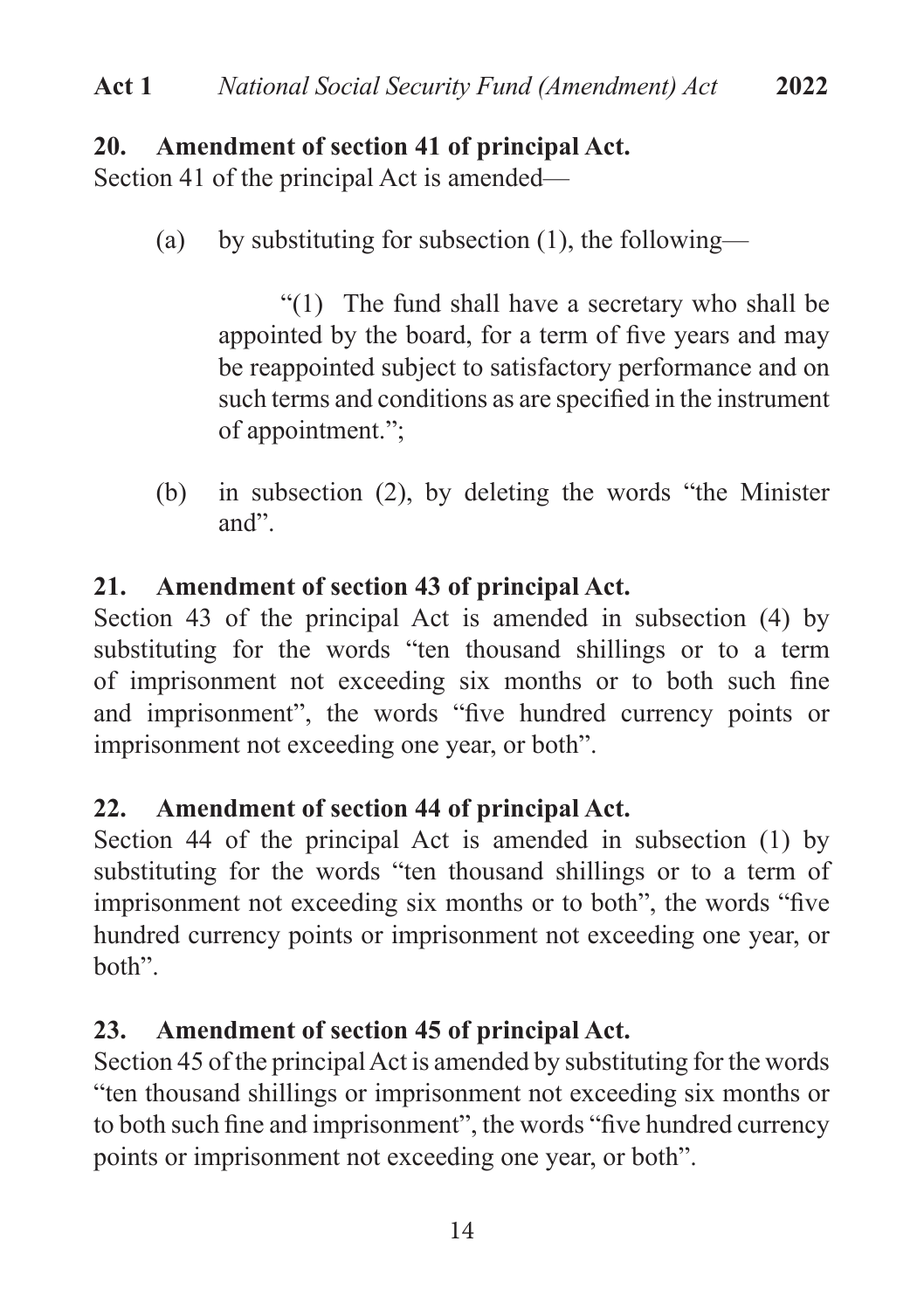## **24. Insertion of section 54 in principal Act.**

The principal Act is amended by inserting immediately after section 53 the following section—

#### **"54. Amendment of Third Schedule.**

The Minister may, by statutory instrument, with the approval of Cabinet, amend the Third Schedule to this Act."

# **25. Insertion of Third Schedule in principal Act.**

The principal Act is amended by inserting immediately after the Second Schedule, the following Schedule—

#### **"THIRD SCHEDULE**

*Sections 1 and 54.*

## **CURRENCY POINT**

A currency point is equivalent to twenty thousand shillings."